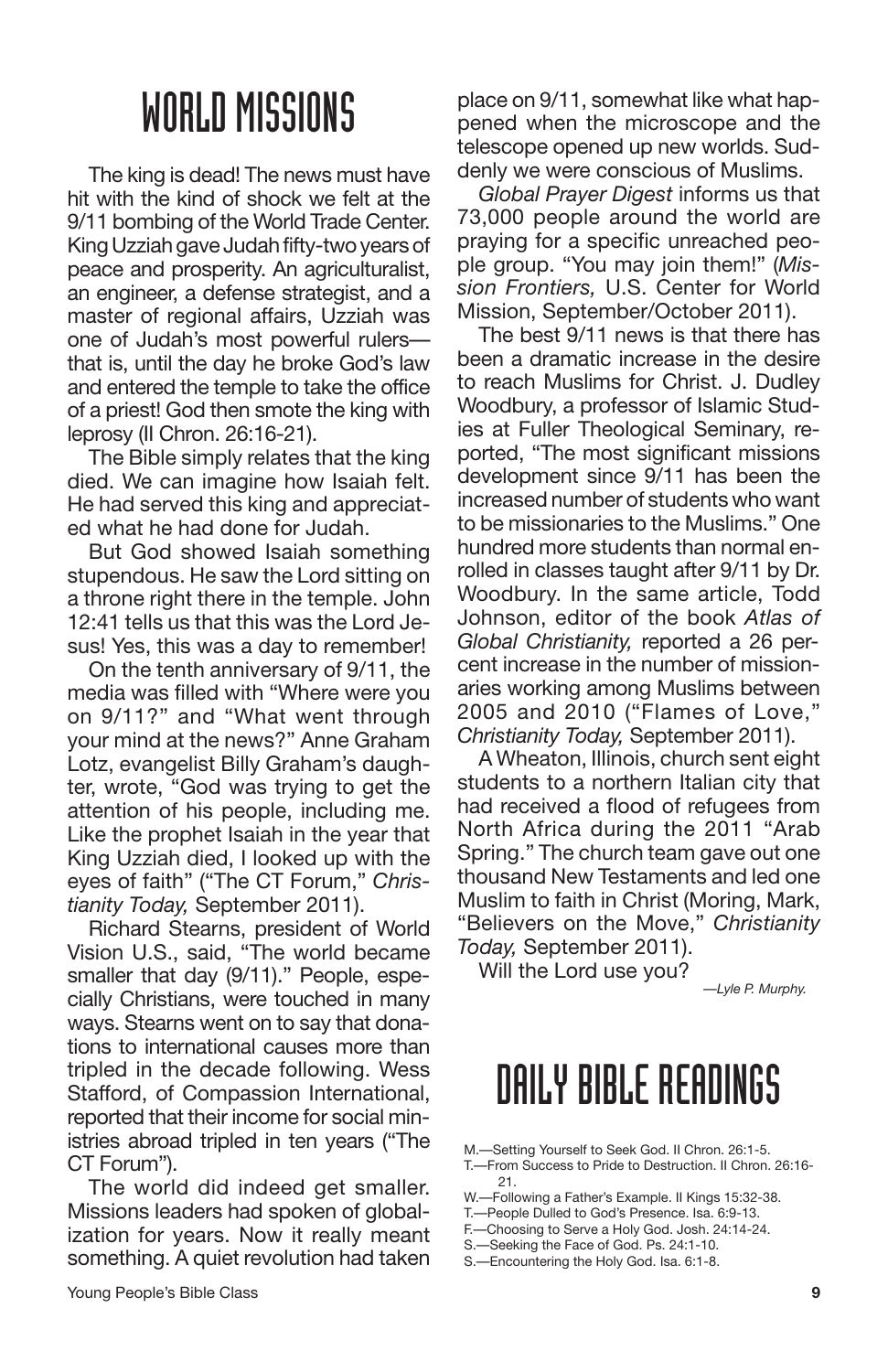The twelfth chapter of Isaiah, our study this week, has a thrilling revival theme. Some Bible scholars hold that, along with chapter 11, it speaks of life in the glorious future reign of the Messiah Jesus in a rebuilt Jerusalem.

This future time will be a time of joy (Isa. 12:3). The Lord's name will be exalted (vs. 4). We are even now to sing unto the Lord, crying out and shouting of His greatness (vs. 6).

There is much work to be done before we see the future great day. Fully one-third of the world's population does not even know about the Jehovah and the Jesus of Isaiah 12. Those who exult in that passage must rise up and reach out. We must help the least, the loveless, and the lost.

It is refreshing to speak to those with Christian youth and vitality about the great challenge. Older Christians have not always left good examples of missionary commitment. Walter Martin, whose ministry involved reaching out to cult members, met a woman who said she had figured out what to do with them. "When I see them coming, I shut the blinds and lock my doors, and when they knock, I pretend I'm not home!" (Galli, "Multi-Faith Matters," *Christianity Today,* April 2011).

Many Christians have closed the blinds and locked the doors to the world. Mission societies report that 200,000 Americans inquire about missionary service each year but that only 1 percent actually reach candidacy status.

It is good to know, however, that there are missionaries who continue to reach lost people in many hard places. One of the most hopeful movements for Christ has been the work among the Jewish people at home and abroad. One such conference bears the name of the Swiss city of Lausanne. The Lausanne Consultation on Jewish Evan-

gelism (LCJE), brings together believers from as far away as Japan to talk about reaching Jews dispersed throughout the world.

In a conference in Saint Louis recently, the North American branch of LCJE featured Bible/doctrinal studies of matters involved in reaching Jews for Christ. The important news of the conference was the movement into Brooklyn, New York, by two missions societies. Their headquarters will be in the heart of the most Orthodox Jewish community in the country. The new mission station will host a full seminary program and reach out through literature, street evangelism, and small-group Bible studies. There will be a full range of worship opportunities with a distinctive Jewish theme.

Jeremiah, a young Hispanic Christian, believes the gospel must be taken directly to the lost. He has a team of young believers who meet in his home each Thursday, eat his food, and then listen to a message on reaching the lost. The next evening, they are out on the street in a section of their city that caters to late diners and others seeking recreational venues. They preach in the open and witness to passersby with the gospel. The police have welcomed them as a genuine help to keeping the peace. Many have been reached for Christ.

Is there a place for you in these movements for God? Ask your pastor's advice; then pray fervently, and seek the face of the Lord today.

*—Lyle P. Murphy.*

- M.—Giving Thanks Is Good. Ps. 92:1-8.
- T.—Into God's Presence with Thanksgiving. Ps. 95:1-7.
- W.—Remembering God's Wonderful Works. I Chron. 16:8- 13.
- T.—Giving Thanks and Praise to God. I Chron. 29:10-18.
- F.—Thanksgiving for God's Goodness. I Tim. 4:1-5.
- S.—Unthankful Recipients. Luke 17:11-19.
- S.—Giving Thanks to the Lord. Isa. 12:1-6.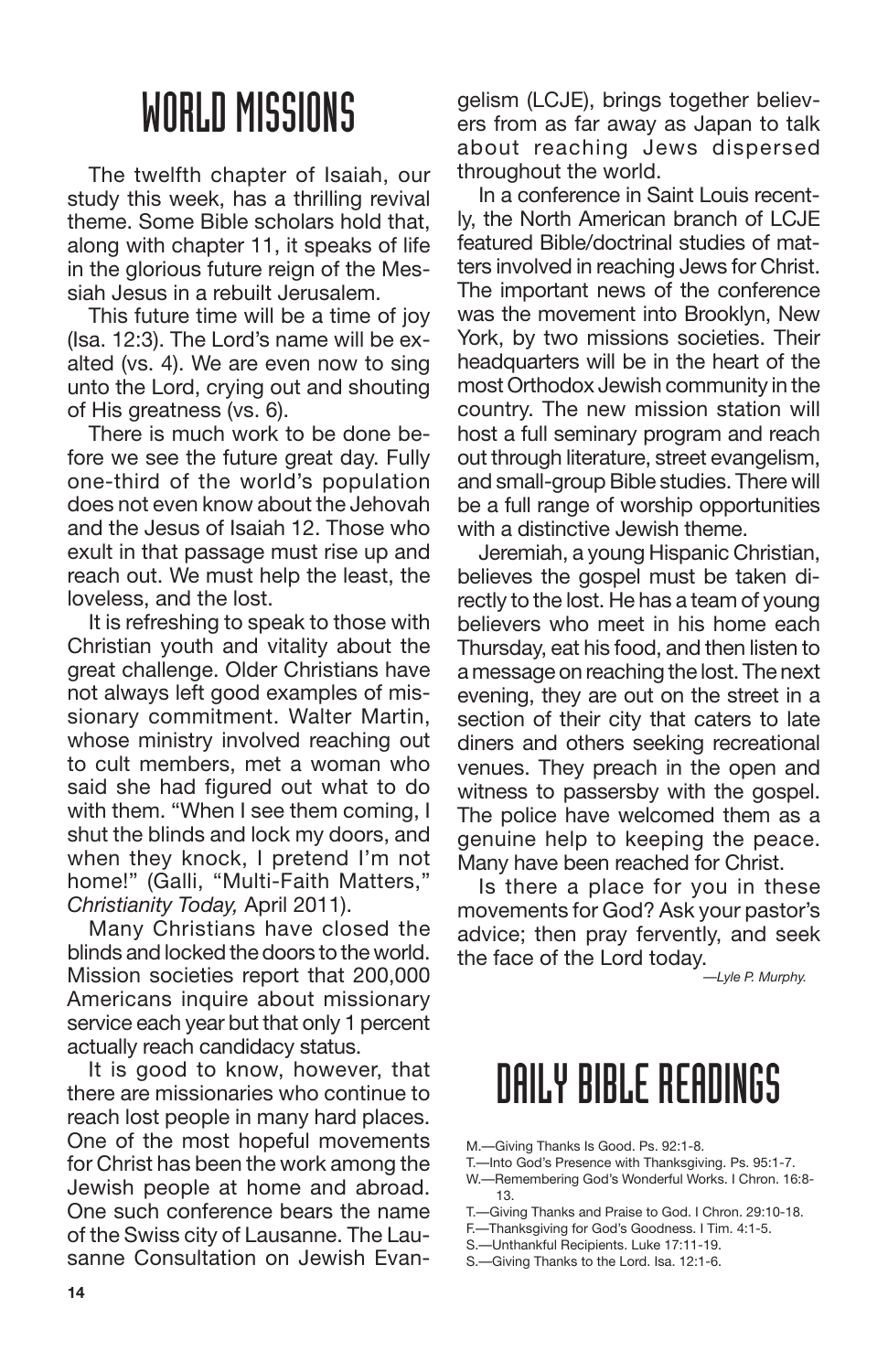Our theme this week is "Meaningless Worship Condemned." Since the end of the Civil War, the history of the United States has been a story of the great cities that have mushroomed across the land.

Churches were called upon to aid the wretched victims of alcoholism, crime, violence, and immorality. Some mainline churches were unwilling to take on the high cost of alleviating human suffering. Others took it as a part-time responsibility. Committed Christians rose to the challenge and opened what were termed "rescue missions." To this day, there may be one in your town or a city near you.

Rescue mission work involved day and night outreach to lives wrecked by sin. Clients of the missions needed food, basic medical care, and just a few kind words in a world that had nothing for the last, the least, the lost, and the loveless.

Open day and night, missions attracted street people with warm food, coffee, music, and a strong, inviting message from the Word of God. The routine was for those who wished to eat to receive a gospel message first. After a meal provided without cost, there would be rousing gospel music and Bible reading that accented God's fatherly arms open to every prodigal son or daughter.

You will find the name "Fanny Crosby" in most church hymnals. Blind from childhood, Fanny loved Jesus Christ and made Him known to millions through her poems and songs. The first woman to address the United States Congress, she entered into rescue mission work with her whole heart. In her sixties, blind and walking hunched over, she found her way to the smelliest, most besotted soul in the mission and sat down with him in what she called "conversational evangelism." She hailed it as "the most wonderful work in the world" (Burger, *Women Who Changed the Heart of the City,* Kregel).

Rescuing lost people from the rav-

ages of a sinful life is often the burden of a mother or a wife's prayer for a wayward loved one. Emily Trotter had a son, Mel, whom she encouraged to get a good education. But Mel was more interested in drinking and carousing. Emily was a godly woman. She turned to her only resource—a God who is allpowerful. She cried out for her son and waited patiently for God to answer.

One night in Chicago, Mel was thrown out of a bar. He found, as many have, that the liquor establishments are interested in you until you are out of money and become a nuisance. He decided to end it all, but then heard the music of the famous Pacific Garden Mission. A converted alcoholic all but shoved Mel into the rescue mission, where he fell asleep in a chair. When he woke he listened; then he went forward at the end of the service to trust in Christ as his Saviour (Burger).

Emily Trotter's prayers had been answered! Mel kept on living for Christ and founded sixty-seven rescue missions in such cities as Grand Rapids, Detroit, Saginaw, Fort Wayne, and others.

We have a rescue mission in our city. It never closes, for the work never ends. In times of prosperity and times of want, there are always those whom God draws into these havens of rest to find the Lord Jesus and thus a genuine rescue from sin and self. The families of alcoholics need support; frequently they need food, clothing, and medical care. And they need Jesus Christ.

*—Lyle P. Murphy.*

### DAILY BIBLE READINGS

M.—Fruitless Worship. Isa. 1:10-17.

- T.—Worshipping Our Own Achievements. Isa. 2:5-17.
- W.—Lives Unmoved by Ceremonies. Isa. 58:1-7.
- T.—Refusing to Listen. Jer. 13:1-11.
- F.—Tuning Out God. Zech. 7:8-14.
- S.—Receiving the Word. Luke 8:9-15.
- S.—Hearts Far from God. Isa. 29:9-16.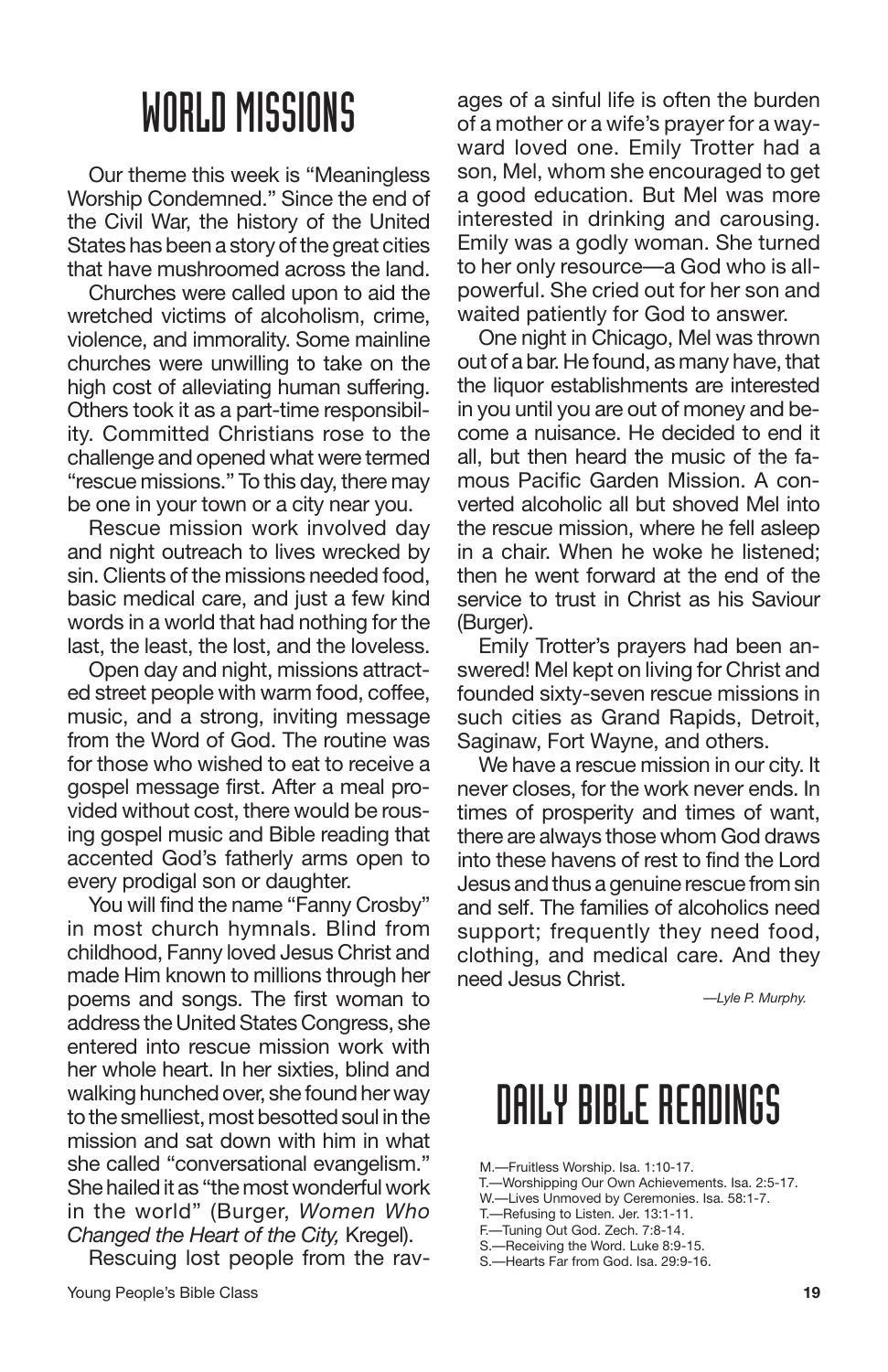It is thrilling to read in this week's Bible selection of that great future day of the Lord's kingdom reign when He makes all things new. The theme, "The Glorious New Creation," reminds us of the thrilling news from the mission fields of earth, where great numbers of people are coming to Christ. This exciting harvest of souls is especially evident in the burgeoning house church movement.

For several years, the world has watched anxiously the news about the enrichment of uranium for nuclear weapons in Iran. At the same time, Iran has become a fertile field for the gospel! A Christian observer wrote about "how nervous the Islamic republic is about the prodigious success of house churches" (Persaud, "Public Enemy," *Christianity Today,* June 2011).

Iranian believers in this country report that 202 Christians in twenty-four cities were arrested in Iran between June 2010 and January 2011. Believers there who were not originally Muslims usually enjoy freedom of worship, but those who turn to Christ from the Islamic faith are under threat.

The writer went on to say, "The house church movement is booming" (Persaud). Believers, said to number in the hundreds of thousands, are distributing large stocks of New Testaments and literature. Christian programming on satellite TV is beamed into the country.

A distinguished scientist from a highcaste Hindu family in India received graduate education in this country. Christians here witnessed to him and developed his curiosity about the New Testament. Forced to return to India due to a family problem, he turned to the Lord in prayer for an answer to a shattering family crisis. It worked!

The young scientist read John 1:12 and gave his heart to Jesus! He was able to win his sister to Christ. He meets regularly with other believers, which is typical of house church Christians. India can be a very difficult place for Hindus who defect from that religion (Ventash, "Living and Discipling in the Hindu World," *Mission Frontiers,* May/June 2011).

Mohammad, a young Muslim, was raised in the madrassa, a school for boys to learn the Koran and a place to learn jihad—holy war. On a picnic outing, Mohammad jumped into the water without knowing how to swim. He began to sink. He called for divine help, but none came. He then cried, "Jesus, save me!"

He awakened in a boat. A Christian had rescued him. He studied with the man and trusted in Christ. In time, Mohammad rose to be the chieftain of his tribe. He teaches the Word of God and renders justice based on its teachings.

Mohammad reported "thousands of home groups of those who have given their lives to Jesus. Each group is serving about ten families" (Mir-Ibn-Mohammad, "A Muslim Tribal Chief Is Bringing Jesus to His People," *Mission Frontiers,* May/June 2011).

Church planting is a consuming occupation of mission leaders today. Early in 2011, 160 leaders from twenty-four nations met in Bangalore, India, to consider this matter. Their first agreement was on the primacy of prayer.

They adopted a program of "prayerwalking," praying as they walk around an area where a church is needed and claiming the land for Christ!

*—Lyle P. Murphy.*

- M.—The Handiwork of God. Ps. 19:1-6.
- T.—The Guidance of God. Ps. 19:7-14.
- W.—No One Is Righteous. Rom. 3:9-20.
- T.—Sin, Death, Sacrifice, Salvation. Rom. 5:6-14. F.—The Servant's New Work. Isa. 42:1-9.
- 
- S.—God Makes All Things New. Rev. 21:1-7.
- S.—New Heavens and a New Earth. Isa. 65:17-21, 23-25.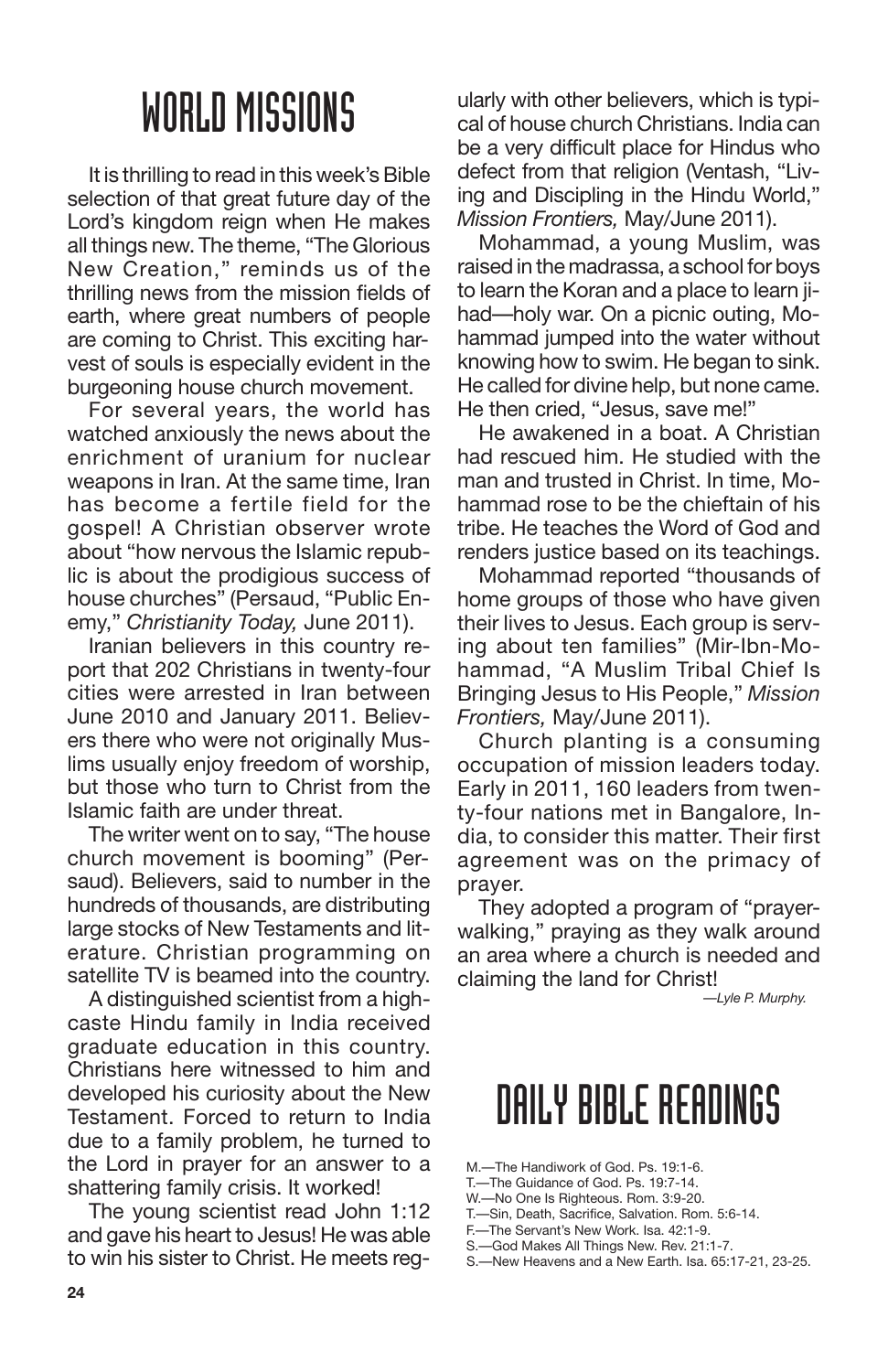This week's Scripture text mentions that the Jews celebrated the Feast of Tabernacles after the temple altar was rebuilt. It was a sign of a healthy spirit within them that they observed this biblical feast. The Bible prescription for the occasion orders that the faithful dwell in booths for seven days (Lev. 23:39-42).

It took courage to be numbered among the repatriated Jews of the Captivity: "Fear was upon them because of the people of those countries" (Ezra 3:3).

The Lord calls on some Christians to take the Word of God to very dangerous places. One such believer was a young Englishwoman, Gladys Aylward.

Gladys was in domestic service to wealthy English families. Interested in missions, she began to read and learn all she could about China. She gave up her occupation and attended a college that prepared missionaries for service in the East. She did well academically, but the director reluctantly said that she could not go out as their missionary to China. They were sure she could not master the language after age thirty—a birthday fast approaching for Gladys. She reluctantly returned to domestic service.

The Lord had certainly placed China on Gladys Aylward's heart, for she decided at last to go there without a mission sponsorship. Gladys worked in a full-time job and also extra jobs to raise the fare for ocean travel as well as a long train ride across Germany, Russia, and Siberia. The prospects of such a trip were staggering, for Russia was in the throes of revolution! Strong men would not dare make the trip.

Gladys was arrested in Russia and suspected of spying. Her indomitable spirit focused on the call of the Lord on her life. The Lord got Gladys to China unscathed. She was soon in the service of an elderly, somewhat brusque missionary lady, Jeannie Lawson, to whom she was to be apprenticed. Gladys was still in domestic service, but she was in the land of her choice (Wellman, *Gladys Aylward: Missionary to China,* Barbour).

Lawson was kind of a loose cannon in her mission society. She traveled widely all over the mountains of Shansi Province. Gladys stayed in what was called "The Inn of the Eight Happinesses." Since it was operated as a business motel for muleteers and other travelers, Gladys quickly learned a very difficult dialect of Mandarin Chinese. She preached and taught the gospel to all who took shelter in the inn.

In time, Gladys became a part-time servant of the local government, inspecting the feet of Chinese women to enforce the ban on the centuries-old practice of foot-binding babies and women. The job grew into an appeal to stop the killing of female babies, another longtime Chinese scandal.

Gladys was working hard in the Lord's harvest field when the Japanese invaded China. She collected orphans from all over northern China and led them hundreds of miles through mountains and raging rivers, all the while hunted by Japanese troops. The woman who supposedly was unable to learn Chinese lived to see hundreds of those she led to Christ following the Lord.

God transforms the heart, looking upon it and calling whom He will to His service.

*—Lyle P. Murphy.*

- M.—Jesus' Lament over Jerusalem. Matt. 23:29-39.
- T.—The Coming Judgment. Jer. 7:30—8:3.
- W.—Conquest by the Babylonians. II Kings 24:1-12.
- T.—The Destruction of Jerusalem. II Chron. 36:15-21.
- F.—Command to Rebuild the Temple. Ezra 1:1-8. S.—The Response of the People. Ezra 2:64-70.
- S.—Restoring the Worship of God. Ezra 3:1-7.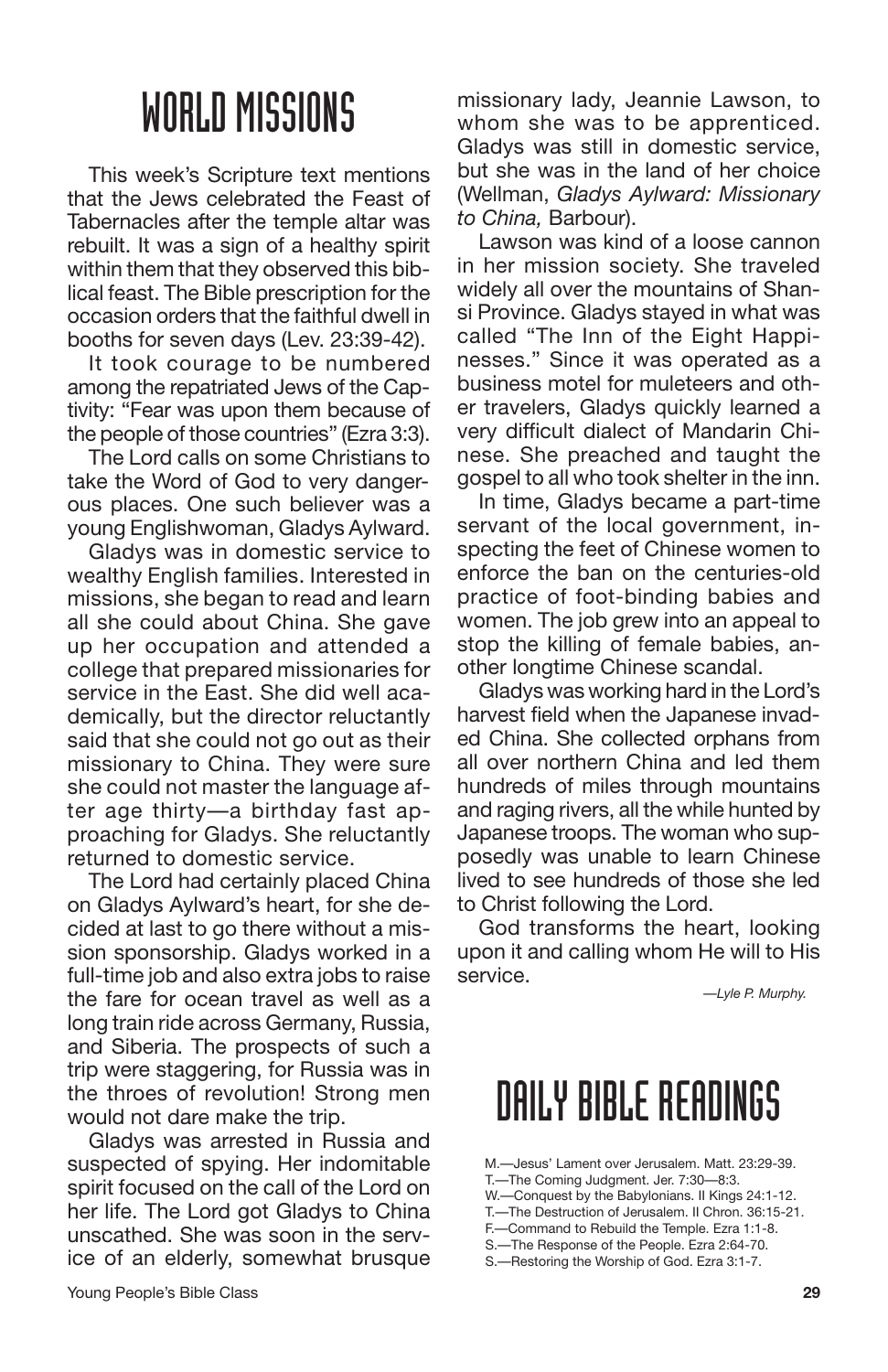There are more than forty thousand Christian denominations in the world. Those that are attempting to grow using certain age-old models in other parts of the world often find they do not work very well.

Modern missions are studying two exciting movements in reaching the world for Christ. One model is teaming missionaries with Christian businessmen. A small manufacturer that turns out widgets relocates on a mission field. It employs a local workforce that starts the day with a Bible devotional. The boss is friendly and cordial, modeling a Christian lifestyle. Conversational witness proceeds slowly over a period of time, and souls are saved. Now we have the beginnings of an indigenous church, that is, one composed exclusively of local inhabitants.

The second exciting movement is the house church outreach. One Asian country where gospel ministry is officially forbidden has witnessed an incredible explosion of souls saved and churches planted. A young believer named Ying Chang began ministering in 2000. In ten years, 1.7 million decisions and baptisms have been recorded! These believers worship in 150,000 house churches. Churches are made up of from just over eleven believers to an average high of thirty-five.

As you can imagine, these numbers were immediately suspected by some as inflated; but missions experts in the study of house churches have verified the numbers. In fact, Ying Chang is known to have underreported the successes for fear no one would believe what the Lord was doing!

Six hundred house churches were planted among Hindus in one Indian state in a four-year period from 2003 to 2007. In 2004, missionaries training national leaders in India decided to model the house church movement for the workers. One of these churches was called the "Garage Church." In this church, a Hindu watchman came to faith in Christ, and soon he was a house church leader. New believers attending the Garage Church began to minister to their families, and soon dozens of house churches were planted.

In the period 2002 to 2005, three thousand new churches were planted in a part of India that was very resistant to the gospel. The inhabitants are animists; they believe spirits are in everything. Their particular brand of animism is also mixed with Hindu elements. For those who were saved, the church planters insisted on careful discipling. Soul-winning and church-planting went hand in hand, and the harvest has been bountiful.

In another situation, missionaries reached out to the Lingayat people of India. Christians had avoided reaching out to this group in the past. Led of the Lord, these missionaries began planting churches among entire families. In thirty villages, two hundred families have come to Christ and are worshipping together. (These astounding statistics are reported by B. D. B. Moses in *Mission Frontiers,* March/April 2011).

Some who had seen Solomon's temple cried when the new temple was dedicated (Ezra 3:12). Some might cry over growing a church in the United States today, but often you can see on difficult fields that God is on the move. May we pray, give, and go to work! *—Lyle P. Murphy.*

- W.—My Name Shall Be There. I Kings 8:22-30.
- T.—A House of Prayer. Matt. 21:10-16.
- F.—Make a Joyful Noise to God. Ps. 66:1-12. S.—Lead Me in Your Righteousness. Ps. 5:1-12.
- S.—Tears of Joy. Ezra 3:8-13.

M.—A Great and Wonderful House. II Chron. 2:1-9.

T.—Building a House for God's Name. I Kings 8:14-21.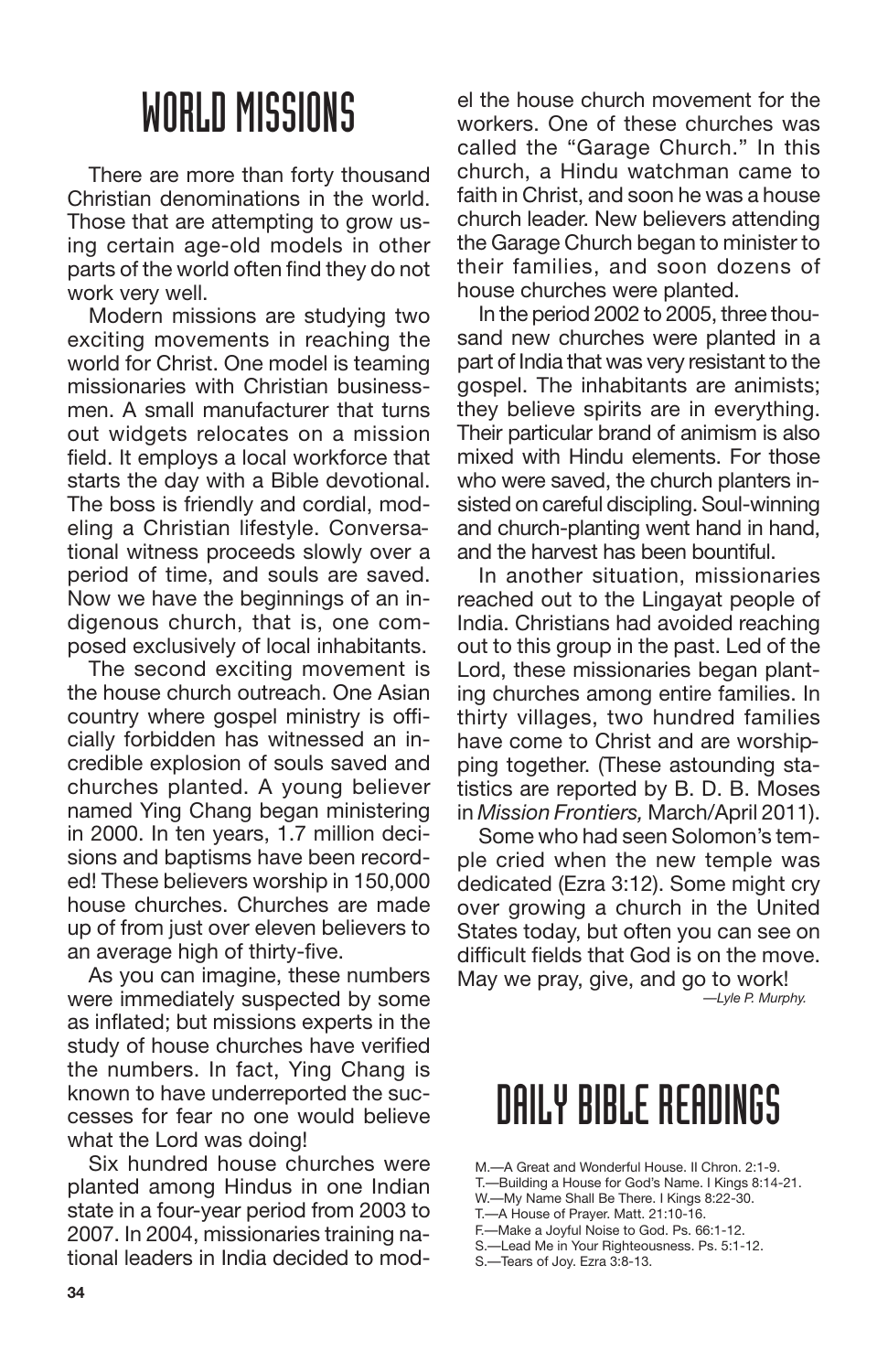Living for God has always involved challenges and trials. And, as our theme this week suggests, we are "Celebrating with Joy."

Hwa Yung, a pastor from Malaysia, tells the story of Ida Scudder, the daughter of medical missionaries in India. A lady of great conviction, Ida was sure she did not want to be a missionary.

One night two Hindu men and a Muslim knocked on the door. All three told of wives struggling in childbirth. "Will you come?" they asked. Ida said she knew nothing about delivering babies. She promised to send the doctor, her father. All three said that in their religions, no man could enter the women's quarters. The next morning, Miss Scudder learned that all three ladies had died. Deeply moved, Ida Scudder returned to the U.S. and became a doctor.

Her Christian Medical College in Vellore, India, is one of the finest hospitals in southern Asia. The college has trained thousands of medical workers (Yung, "A Fresh Call for U.S. Missionaries," *Christianity Today,* November 2011).

Dr. Yung's story of Ida Scudder was a lead-in to his thesis that Americans need to recapture the leadership they once held in world evangelization. Yung wrote, "There is little doubt that in sheer numbers and overall impact, the American church was the dominant force in foreign missions in the 20th century."

Continuing his historical review, Yung points to a kind of moratorium on American mission work that existed in many places in the 1960s and 1970s. The U.S. was branded as imperialist and colonialist, and Yung says that many seemed to believe it.

Despite this period of inner reflection, theAmerican foreign mission force is still the largest in the world and the largest funding source for missions.

Yung believes that many Christian nationals in the world look to American believers as the foundation for building their own societies. Marxism has failed. Much of the world looks to the U.S. as a model for prosperity and freedom. Yung also says that where the Bible has been brought, it has actually helped preserve native culture and language.

Dr. Yung wrote, "I am not aware of a society that has self-critically developed a guilt complex as deep and extensive over past mistakes as today's West." This has apparently sapped our vigor in world evangelism.

An English parliamentarian who grew up as a missionary kid in Africa despairs of the current desire of some to leave Africa without a Christian presence. A professed atheist, the English writer holds that giving Africa resources and knowledge will not do the job. "Removing Christian evangelism from the African equation may leave the continent at the mercy of . . . malign" forces (Yung).

Dr. Yung has two suggestions for American believers. "First, the American church must recover a renewed confidence in the gospel of Jesus Christ. . . . Second, . . . when Americans go overseas, they need to go with a spirit of humility and servanthood. This means being willing to partner with believers from other cultures."

Dear reader, you have inherited a great Christian history. Your generation is in a position to write a new and even more glorious chapter.

*—Lyle P. Murphy.*

- M.—Resistance to Rebuilding the Temple. Ezra 4:1-5.
- T.—Accusations of Sedition. Ezra 4:11-16.
- W.—Temple Construction Halted. Ezra 4:17-24.
- T.—The Eye of God upon Them. Ezra 5:1-5.
- F.—Who Gave You a Decree? Ezra 5:6-17.
- S.—An Official Endorsement. Ezra 6:1-12.
- S.—The Temple's Dedication. Ezra 6:13-22.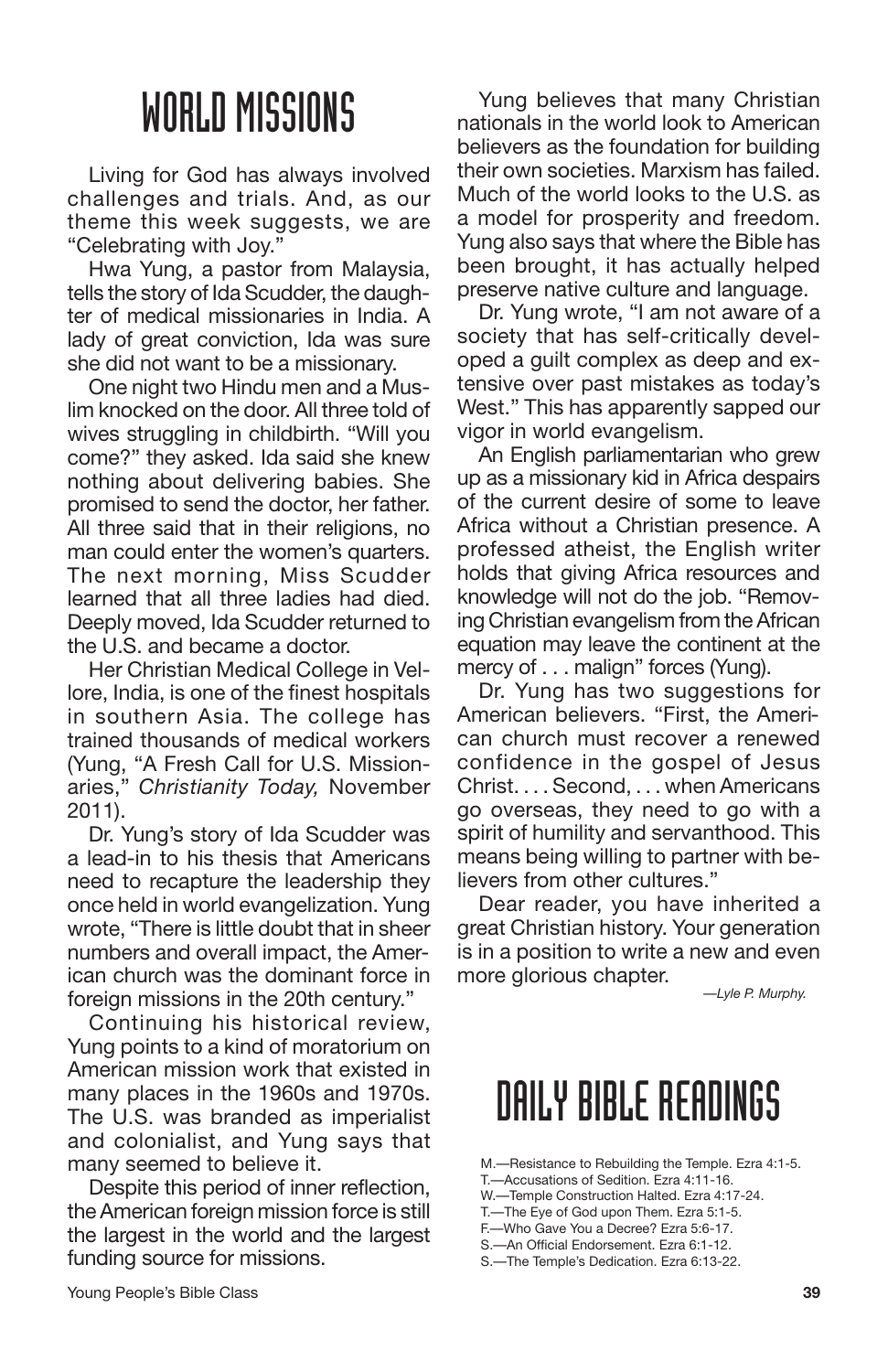Ezra was concerned about the myriad enemies of Israel that the Jews would face on the long trip back to Mount Zion. At the same time, he was ashamed to ask for a military escort (Ezra 8:22). By faith, they endured the hazards of the journey. God faithfully guided them home (vs. 31).

Christian missionaries are regularly cast upon the Lord for His strong hand of protection upon them. Nevertheless, from the start of their ministry, missionaries must be prepared to face peril and death if God so wills.

John Stam of Paterson, New Jersey, was born to Christian parents. He was slower than his siblings to trust Christ as his personal Saviour, but eventually he did. While in his teens, he worked at the Star of Hope Mission, which his father had founded. Many were saved there. John's father hoped that John would succeed him in the directorate.

Excited about missions, John planned to enter the Moody Bible Institute in Chicago. He had barely enough to pay for the first year of studies, but he determined to let no one know of his financial needs. The Lord blessed his faith.

Betty Scott was born to Presbyterian missionaries in China. At age seventeen, Betty came home to attend Wilson College in Pennsylvania. She graduated magna cum laude with a bachelor's degree. Certain she was headed for missions but unsure where, Betty enrolled at Moody Bible Institute. She was a sophomore when John Stam enrolled for his freshman year.

China Inland Mission's regional director sponsored a Monday evening prayer meeting. John and Betty got acquainted at the meetings. Betty was the first to feel a definite call to China; it took the reserved, thoughtful young man some time to see the China field as Betty did. Writing to his brother about the number of home missionaries in America, John said, "It does look frightfully disproportionate to see so many here in comparison with the few over yonder" (Christie, *John and Betty Stam: Missionary Martyrs,* Barbour).

China has always been an ominous place to serve. In 1927, several missionaries were killed.

Betty returned to China and quickly recovered her grasp of the language. John followed in 1932. The Lord had been moving in both of their hearts to be joined in marriage. By God's design, they were reunited in Shanghai on 12 October 1932. John asked Betty to marry him.

Betty's missionary parents paid for the October 1933 wedding. The radiant lovers trekked around Anwhei Province, where they were to be assigned. The marriage was blessed with the birth of Helen Priscilla Stam on 11 September 1934. Everyone said she looked like John (Christie).

Five weeks later, they were in Tsingteh, their new station. On Saturday, 8 December 1934, Chinese Communist guerrillas entered the town and held the Stams hostage. They demanded \$20,000 in ransom. Mission boards almost never pay ransom for missionaries.

On Sunday morning, the Stams were led to a mountain village. John first and then Betty were slain for the cause of Jesus Christ. Two lives were shaped for a lifetime of service—beautiful lives, offered for God's glory in Christ's name. *—Lyle P. Murphy.*

- M.—Humbly Calling on God. II Chron. 7:12-18.
- T.—Beseeching God's Answer to Prayer. Ps. 69:9-18.
- W.-Humble and Contrite in Spirit. Isa. 66:1-4.
- T.—Fasting Directed to God. Matt. 6:16-18. F.—Studying and Keeping the Law. Ezra 7:1-10.
- S.—Securing Servants for the Temple. Ezra 8:15-20.
- S.—Praying for God's Protection. Ezra 8:21-23, 31-32.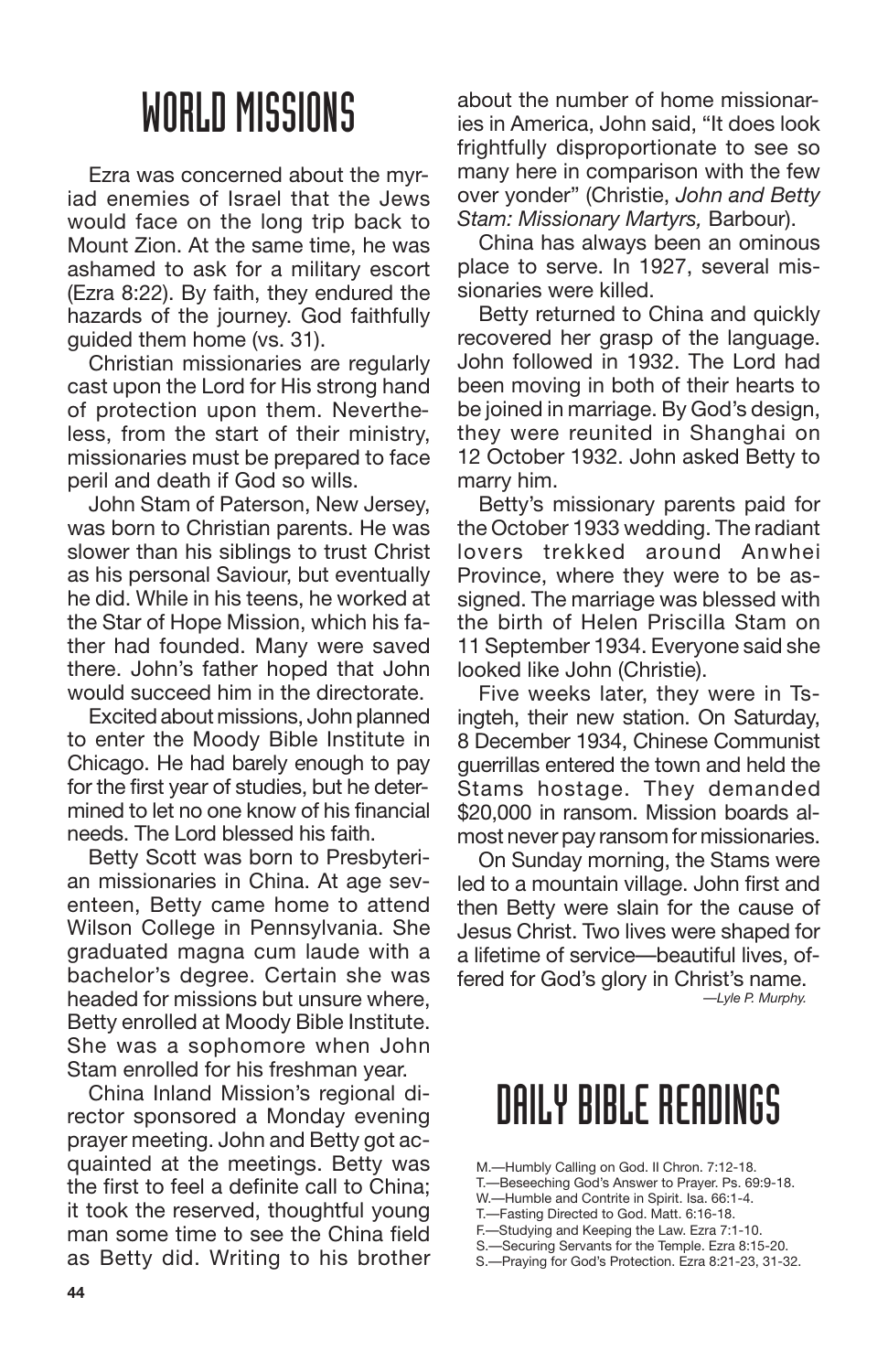**"Ye are holy unto the Lord; the vessels are holy also; and the silver and the gold are a freewill offering unto the Lord God of your fathers" (Ezra 8:28).**

In this passage, Ezra had just appointed twelve priests to watch over the gifts for the temple. Ezra declared the priests and the vessels to be holy. To be holy is to be "devoted entirely to the deity or the work of the deity" (*Merriam-Webster's Collegiate Dictionary*).

The gifts for the temple were consecrated as an offering to the Lord. When we give an offering to God—whether in time, talent, or money—we must give with pure hearts. It would be wise for us to examine our hearts and ask why we give or even serve. The Apostle Paul stated, "But this I say, He which soweth sparingly shall reap also sparingly; and he which soweth bountifully shall reap also bountifully. Every man according as he purposeth in his heart, so let him give; not grudgingly, or of necessity: for God loveth a cheerful giver" (II Cor. 9:6-7).

When we give back to God a portion of what He has given to us, we are acknowledging Him as our Provider. The goal is to worship God not just by giving a check to a ministry or doing a good deed now and again but by giving ourselves wholly to the Lord. In Romans 12:1 the Apostle Paul stated, "I beseech you therefore, brethren, by the mercies of God, that ye present your bodies a living sacrifice, holy, acceptable unto God, which is your reasonable service."

May it be said of us, as it was said of the priests and the vessels, "Ye are holy unto the Lord." May we recognize that while God appreciates our offerings and acts of service, *we* are the greatest gifts in the temple when we are a living sacrifice. We are just what He has been waiting for.

*—Kristin Reeg.*

## WORLD MISSIONS

The hard fact is that most Christians do not witness to others about their faith in Christ. The late John R. W. Stott made the case to convince believers of our shameful performance. Stott suggested several reasons for this failure to reach out. He listed fear of ridicule or resistance as the number one reason. Second, he suggested we are slothful (Stott, *Our Guilty Silence,* Eerdmans).

The evangelist began with the words ofPaul: "I am not ashamed of the gospel of Christ" (Rom. 1:16). After a few minutes to reflect on those words, many had to say that yes, they were ashamed of the good news that had saved their souls! Everyone in the evangelistic enterprise at some time has had to think long and hard about the desperate state of one who dies without salvation.

The story is told that a deacon in a Dallas church was handed a visitor's card for follow-up. The deacon put the call off for a week. It was November of 1963. President Kennedy was assassinated that week. The following Tuesday, the deacon turned over the visitor's card and was shocked to see the name of Lee Harvey Oswald, the president's assassin (Fay, *How Can I Share My Faith Without an Argument?* RBC Ministries).

In our lesson from Ezra 8, we learn of chosen men guarding a treasure. The witness we bear is even more precious. *—Lyle P. Murphy.*

- M.—A Single Offering for All Time. Heb. 10:1-14.
- T.—Stirred Hearts and Willing Spirits. Exod. 35:20-29.
- W.—Bring Offerings Before the Lord. Num. 7:1-6.
- T.—Contributing Tithes and Offerings. II Chron. 31:2-10. F.—More Important Than Sacrifices. Mark 12:28-34.
- S.—The Gift of a Poor Widow. Mark 12:38-44.
- 
- S.—The Offering for God's House. Ezra 8:24-30.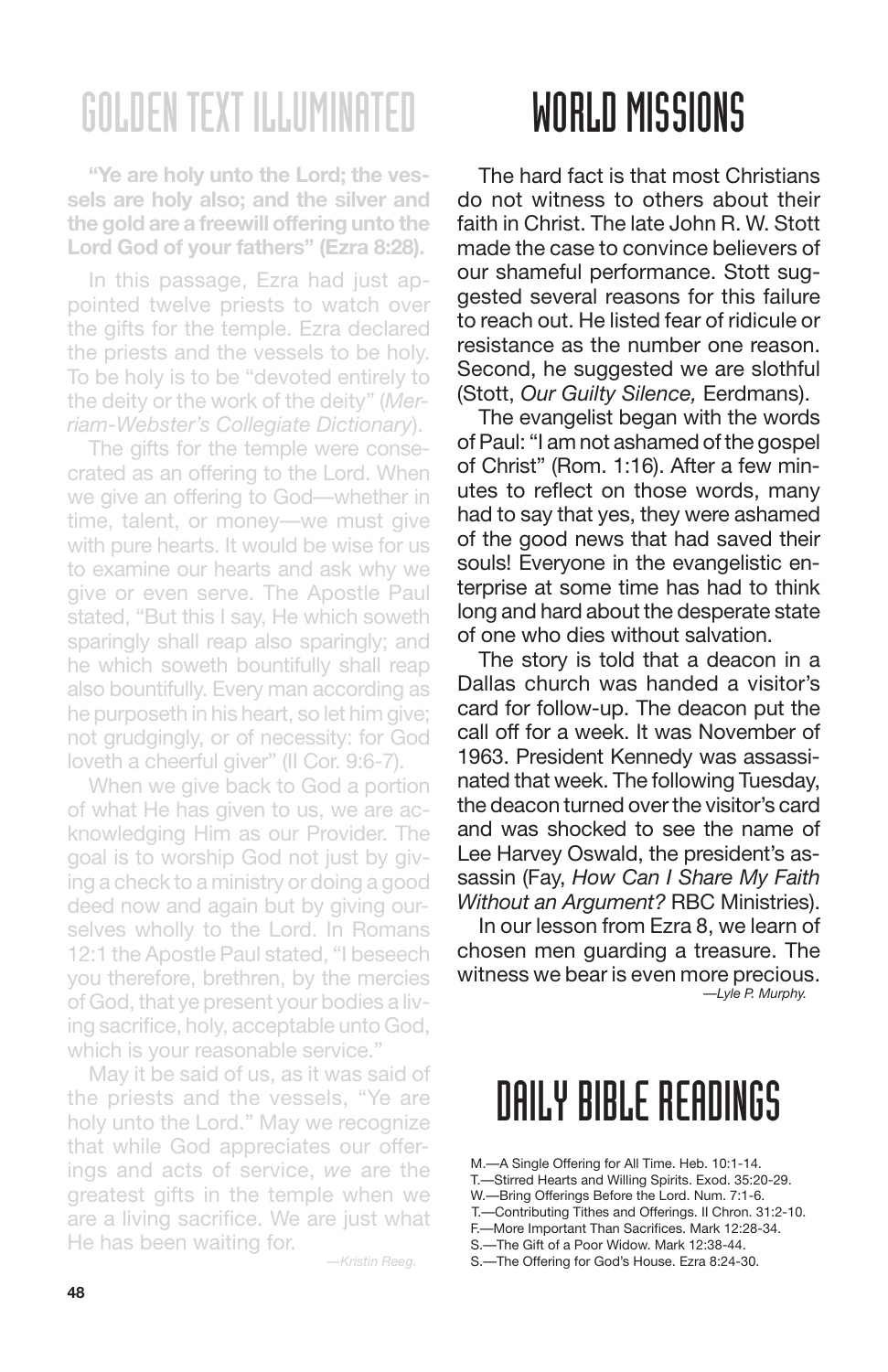**"All the congregation of them that were come again out of the captivity made booths, and sat under the booths: . . . And there was very great gladness" (Nehemiah 8:17).**

Have you ever gone camping and slept in a tent? Before the Israelites reached the Promised Land, they slept in tents. During the Feast of Tabernacles, many Jews even today eat and sleep in tents for seven days.

In Leviticus 23:41-43, the Lord gave this command through Moses: "And ye shall keep it a feast unto the Lord seven days in the year. It shall be a statute for ever in your generations: ye shall celebrate it in the seventh month. Ye shall dwell in booths seven days; all that are Israelites born shall dwell in booths: that your generations may know that I made the children of Israel to dwell in booths, when I brought them out of the land of Egypt: I am the Lord your God."

The Lord had commanded that the Israelites dwell in booths for seven days in the seventh month of every year. However, while the Israelites were in captivity, they were unable to keep this ordinance of the Lord. When Ezra read the book of the Law of Moses, the people learned that they should dwell in booths during the feast of the seventh month. Immediately, the people went about making the tents to dwell in during the feast. The knowledge that they were doing what God had commanded filled them with gladness.

Just like the people of Israel, we do not always know the commands or the wisdom that the Bible contains. Once we read it, we have the choice to obey it or not. When we obey God, we are blessed. Today offers us a newopportunity to read the Word of God. Our obedience will bring great gladness.

*—Kristin Reeg.*

### WORLD MISSIONS

To this day, the Jewish people observe the seven-day Feast of Tabernacles in the fall. The flimsy booth of today is usually made with easily obtained materials rather than the branches called for in our Scripture text in Nehemiah 8.

Dorothy began working in a Jewish study group for the discipling of newly minted Messianic Jews. She began an aggressive witnessing ministry to the Jews she met in her communications *job*.

Dorothy began to pray about taking up a formal ministry to lost Jews, Gentiles, and Muslims. In 2011 she was appointed to that work in a "tentmaker" relationship. The tentmaker theme comes from the ministry of the Apostle Paul and Priscilla and Aquila, who actually were tentmakers. The term refers now to Christians in ministry positions who use their professional skills to meet their needs instead of depending on the support of churches.

Irving was a Jewish man who came to a Jewish Bible study Dorothy attended. One evening she helped him with some selections at a local store. She felt it was time to talk to him seriously about his need for the Saviour-Messiah. Irving was ready. He invited the Lord to save him. Irving is now with the Lord, and Dorothy has continued to reach out right where she is. Will the Lord use you in making "tents"?

*—Lyle P. Murphy.*

- M.—Rhythms of Work and Worship. Exod. 23:12-17.
- T.—First Bring Your Offering. Lev. 23:9-14.
- W.—Celebrating God's Bounty to Us. Deut. 26:1-11.
- T.—Commemorating God's Deliverance. Lev. 23:33-44. F.—Gathering to Hear God's Word. Neh. 7:73—8:6.
- S.—Responding to God's Word. Neh. 8:8-12.
- S.—Discovering a Neglected Festival. Neh. 8:13-18.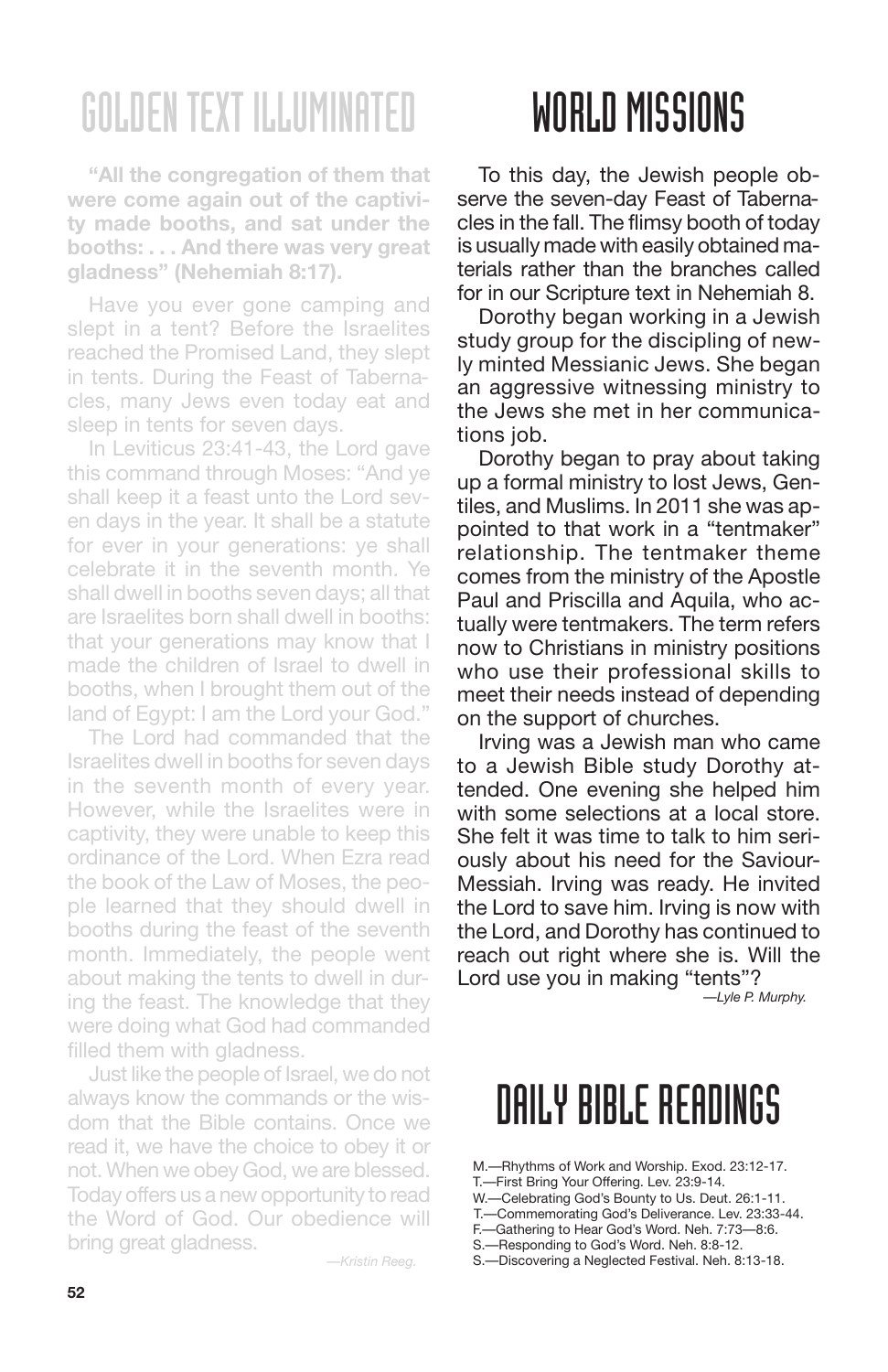**"Thou art just in all that is brought upon us; forthou hast done right, but we have done wickedly" (Nehemiah 9:33).**

God is faithful. His loving-kindness endures forever. Our God is filled with patience and is always longing for us to come to Him. "God is our refuge and strength, a very present help in trouble" (Ps. 46:1). Our God is good and just even when we are not.

In Nehemiah 9 we read that the Israelites fasted, separated themselves from all foreigners, and confessed not only their own sins but the sins of their fathers as well. As they were praying, the Levites recounted to God the mercy He had shown the Israelites. They praised Him for His faithfulness and recognized that even in times of distress, God acted justly because of the evil that had been committed.

Sin has consequences. Unless we are willing to repent, ask forgiveness, and turn away from our sin, our behavior today could affect our children's children. Numbers 14:18 declares, "The Lord is longsuffering, and of great mercy, forgiving iniquity and transgression, and by no means clearing the guilty, visiting the iniquity of the fathers upon the children unto the third and fourth generation."

However, we can stop the generational effects by admitting that we, along with our ancestors, have sinned and asking the Lord to forgive us. We can stand in the gap through prayer and confession. God is merciful, "not willing that any should perish, but that all should come to repentance" (II Pet. 3:9). He is looking for His people to humble themselves and admit their need for His mercy and grace (II Chron. 7:14). Our healing begins when we acknowledge our need for God and confess our sins.

*—Kristin Reeg.*

## WORLD MISSIONS

At what age should a Christian begin to witness for Jesus Christ? It is safe to say that planting the gospel seed can begin at any age. A young girl at Columbine High School in Colorado died in the school massacre there declaring Christ to be her Saviour.

Many young people are needed to take up the ministry of reaching the lost, for many adults are reluctant to witness. It seems likely that more believers would be active witnesses if they knew what to say to the lost person.

In witnessing, you will need to say that it is sin that keeps a man out of heaven. Romans 3:10 says, "There is none righteous, no, not one." Men are sinners by nature and by choice (Eph. 2:3). If sin is never dealt with, "the wages of sin is death" (Rom. 6:23).

The very best part of witnessing is that God has done everything for the sinner in providing the Saviour, Jesus Christ! "For the Son of man is come to seek and to save that which was lost" (Luke 19:10). Christ died for our sins (I Pet. 2:24).

Your unsaved friend must understand that he cannot perform any good deed or make payment of any kind to gain salvation (Eph. 2:8-9). Now invite him to give his life to Christ (Heb. 7:25). One day he will meet Nehemiah's "gracious and merciful God" (Neh. 9:31). You *can* reach your friend for Christ.

*—Lyle P. Murphy.*

### DAILY BIBLE READINGS

M.—Repent and Turn to God. Acts 3:17-26.

T.—A Changed Mind. Matt. 21:28-32.

- W.—Repenting in Dust and Ashes. Job 42:1-6.
- T.—First Be Reconciled. Matt. 5:21-26. F.—Beseeching God's Mercy. Luke 18:9-14.
- S.—Joy in Heaven. Luke 15:1-10.
- 

S.—Confessing Sins Together. Neh. 9:2, 6-7, 9-10, 30-36.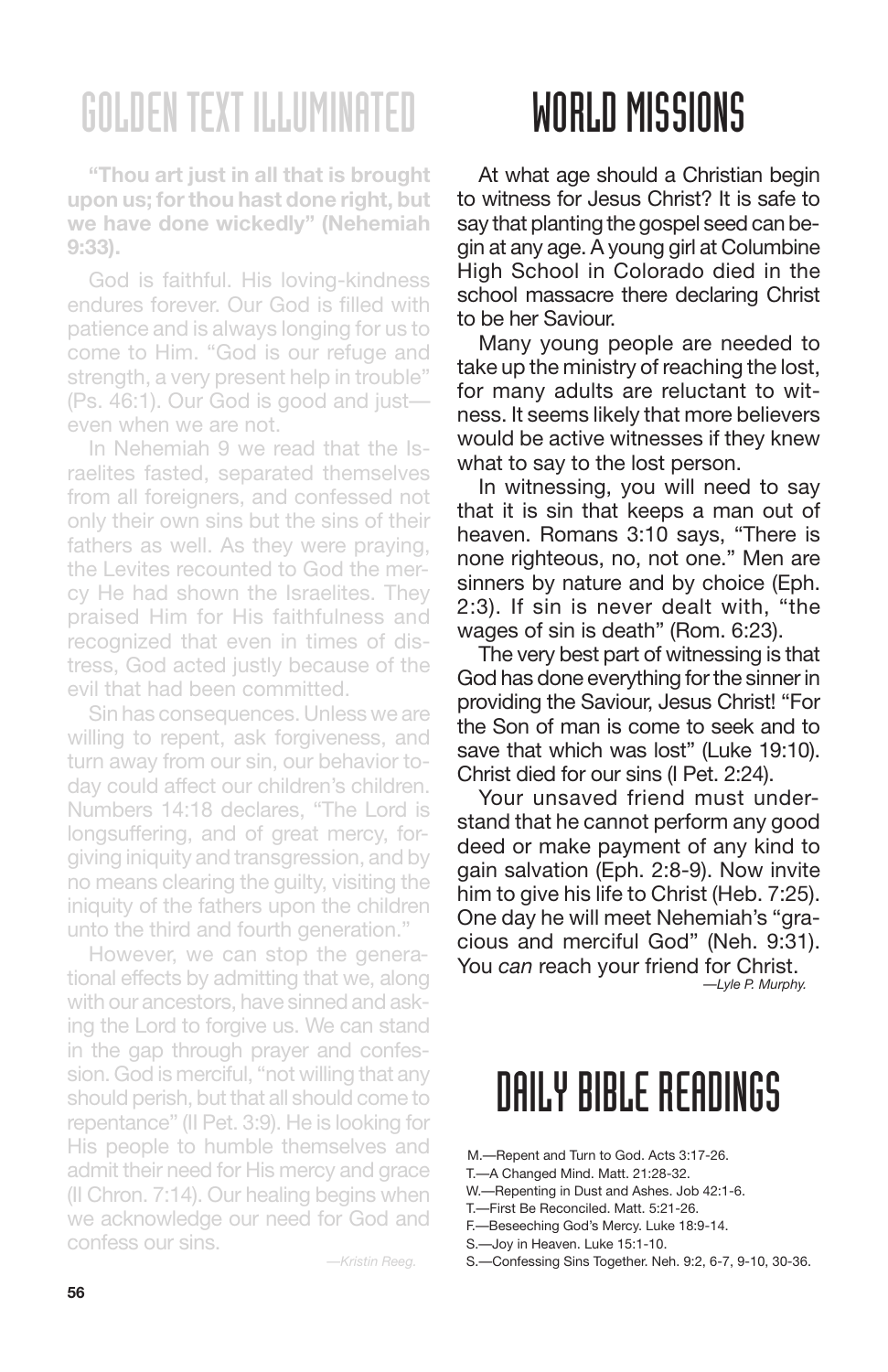**"That day they offered great sacrifices, and rejoiced: for God had made them rejoice with great joy: . . . so that the joy of Jerusalem was heard even afar off" (Nehemiah 12:43).**

Joy is contagious. Have you ever noticed that when you smile, even at a stranger, he or she will generally smile back? Sometimes just being around people who are laughing will cause you to laugh too.

The Israelites were full of joy! They were celebrating the dedication of the wall that surrounded Jerusalem. The wall had been in ruins for years, leaving the city open to attack. The gates had been burned down. The city that once had been beautiful and full of glory looked tattered and torn. But God always has a plan!

The Lord had placed the city of Jerusalem on the heart of the king's cupbearer, Nehemiah. Through answered prayer, King Artaxerxes sent Nehemiah to Jerusalem. When Nehemiah arrived in the city, he said to the people there, "Jerusalem lieth waste, and the gates thereof are burned with fire: come, and let us build up the wall of Jerusalem, that we be no more a reproach" (Neh. 2:17).

After many years, the walls of Jerusalem were rebuilt, and joy was restored! What is it that steals our joy? What happens when we are living among the ruins of a lost job, a broken marriage, or a life-threatening illness? If we focus on Christ, the cares of this world cannot take our joy away.

Absolutely nothing can separate us from the love of God. We may once have been tattered and torn—our relationships in ruins or our faith shattered. Nevertheless, like the wall of Jerusalem, we are constantly being rebuilt, with Jesus as our cornerstone! *—Kristin Reeg.*

# WORLD MISSIONS

The Korean Peninsula, lying between China and Japan, has a troubled history with its two stronger neighbors. Although life has been hard for the Koreans, their land has also been a place of spiritual blessing. A missionary first went there with the gospel in 1845. Hard but fruitful work led to many souls being saved. In 1906, a tremendous revival was marked by prayer for cleansing, resulting in a sweeping return of people to the cause of Christ (Monod, *The Korean Revival,* Hodder and Stoughton).

Young seminary students took the message everywhere. Villages and districts never before touched with the gospel were filled with enthusiasm for the Word of God. Deadly enemies made peace with one another.

After World War II, the Soviet Union installed a Communist government in North Korea. In 1950, they were ready to invade South Korea. The United States responded immediately, along with other U.N. allies. The Communists were beaten back.

A new prayer revival has begun. Across the country, as many as ten thousand Koreans meet daily for prayer at four or five o'clock in the morning. The result? Per capita, South Koreans form the largest missionary force in the world today. This new revival is a time of rejoicing, like that which took place in Jerusalem (Neh. 12:43).

*—Lyle P. Murphy.*

- M.—Celebrating God's Greatness. Ps. 96:1-9.
- T.—Celebrating the Lord's Coming. Ps. 96:10-13.
- W.—Celebrating God's Blessings. Deut. 12:2-7.
- T.—Celebrating Freedom from Oppression. Nah. 1:6-15.
- F.—Celebrating the Restored Nation. Jer. 30:18-22.
- S.—Celebrating the Restored Jerusalem. Isa. 66:10-14. S.—Celebrating a Completed Task. Neh. 12:27-36, 38, 43.
-